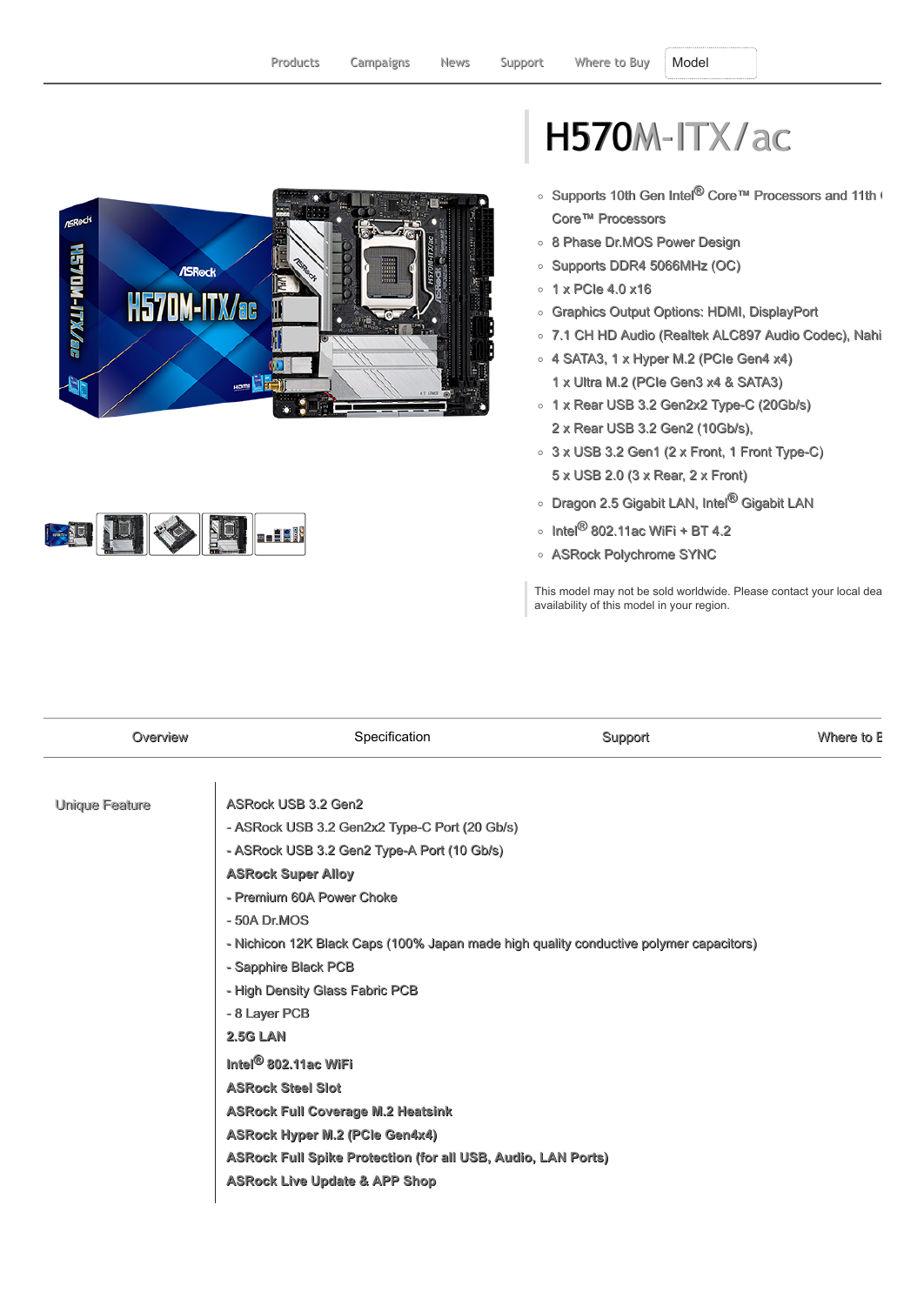| CPU         | - Supports 10th Gen Intel <sup>®</sup> Core™ Processors and 11th Gen Intel <sup>®</sup> Core™ Processors (LGA1200)<br>- Digi Power design<br>- 8 Power Phase design<br>- Supports Intel <sup>®</sup> Turbo Boost Max 3.0 Technology                                                                                                                                                                                                                                                                                                                                                                                                                                                                                                                                                                                                                                                                                                                                                                    |  |
|-------------|--------------------------------------------------------------------------------------------------------------------------------------------------------------------------------------------------------------------------------------------------------------------------------------------------------------------------------------------------------------------------------------------------------------------------------------------------------------------------------------------------------------------------------------------------------------------------------------------------------------------------------------------------------------------------------------------------------------------------------------------------------------------------------------------------------------------------------------------------------------------------------------------------------------------------------------------------------------------------------------------------------|--|
| Chipset     | - Intel <sup>®</sup> H570                                                                                                                                                                                                                                                                                                                                                                                                                                                                                                                                                                                                                                                                                                                                                                                                                                                                                                                                                                              |  |
| Memory      | - Dual Channel DDR4 Memory Technology<br>- 2 x DDR4 DIMM Slots<br>- 11th Gen Intel <sup>®</sup> Core™ Processors support DDR4 non-ECC, un-buffered memory up to 5066+(OC)*<br>- 10th Gen Intel <sup>®</sup> Core™ Processors support DDR4 non-ECC, un-buffered memory up to 4600+(OC)*                                                                                                                                                                                                                                                                                                                                                                                                                                                                                                                                                                                                                                                                                                                 |  |
|             | - Supports ECC UDIMM memory modules (operate in non-ECC mode)<br>- Max. capacity of system memory: 64GB**<br>- Supports Intel <sup>®</sup> Extreme Memory Profile (XMP) 2.0                                                                                                                                                                                                                                                                                                                                                                                                                                                                                                                                                                                                                                                                                                                                                                                                                            |  |
|             | *11th Gen Intel <sup>®</sup> Core™ (i9/i7/i5) support DDR4 up to 3200; Core™ (i3), Pentium® and Celeron® support DDR4 up to 2666 natively.<br>10th Gen Intel <sup>®</sup> Core™ (i9/i7) support DDR4 up to 2933; Core™ (i5/i3), Pentium® and Celeron® support DDR4 up to 2666 natively.<br>** Due to the operating system limitation, the actual memory size may be less than 4GB for the reservation for system usage under W<br>OS. For Windows <sup>®</sup> 64-bit OS with 64-bit CPU, there is no such limitation.                                                                                                                                                                                                                                                                                                                                                                                                                                                                                 |  |
| <b>BIOS</b> | - 128Mb AMI UEFI Legal BIOS with multilingual GUI support<br>- ACPI 6.0 Compliant wake up events<br>- SMBIOS 2.7 Support<br>- CPU, CPU GT, VCCSA, DRAM, VPPM, VCCIN AUX, VCCIO, VCCST Voltage Multi-adjustment                                                                                                                                                                                                                                                                                                                                                                                                                                                                                                                                                                                                                                                                                                                                                                                         |  |
| Graphics    | - 11th Gen Intel <sup>®</sup> Core™ Processors support Intel® Xe Graphics Architecture (Gen 12). 10th Gen Intel <sup>®</sup> Core™<br>support Gen 9 Graphics<br>- Dual graphics output: support HDMI and DisplayPort 1.4 ports by independent display controllers<br>- Supports HDMI 2.0 with max. resolution up to 4K x 2K (4096x2160) @ 60Hz<br>- Supports DisplayPort 1.4 with max. resolution up to 4K x 2K (4096x2304) @ 60Hz<br>- Supports Auto Lip Sync, Deep Color (12bpc), xvYCC and HBR (High Bit Rate Audio) with HDMI 2.0 Port (Comr<br>monitor is required)<br>- Supports HDCP 2.3 with HDMI 2.0 and DisplayPort 1.4 Ports<br>- Supports 4K Ultra HD (UHD) playback with HDMI 2.0 and DisplayPort 1.4 Ports**<br>*Intel <sup>®</sup> UHD Graphics Built-in Visuals and the VGA outputs can be supported only with processors which are GPU integrated.<br>**11th Gen Intel <sup>®</sup> Core™ Processors support HDMI 2.0. 10th Gen Intel <sup>®</sup> Core™ Processors support HDMI 1.4. |  |
| Audio       | - 7.1 CH HD Audio (Realtek ALC897 Audio Codec)<br>- Supports Surge Protection<br>- Nahimic Audio                                                                                                                                                                                                                                                                                                                                                                                                                                                                                                                                                                                                                                                                                                                                                                                                                                                                                                       |  |
| LAN         | 1 x 2.5 Gigabit LAN 10/100/1000/2500 Mb/s (Dragon RTL8125BG)<br>- Supports Dragon 2.5G LAN Software<br>- Smart Auto Adjust Bandwidth Control<br>- Visual User Friendly UI<br>- Visual Network Usage Statistics<br>- Optimized Default Setting for Game, Browser, and Streaming Modes<br>- User Customized Priority Control<br>- Supports Wake-On-LAN                                                                                                                                                                                                                                                                                                                                                                                                                                                                                                                                                                                                                                                   |  |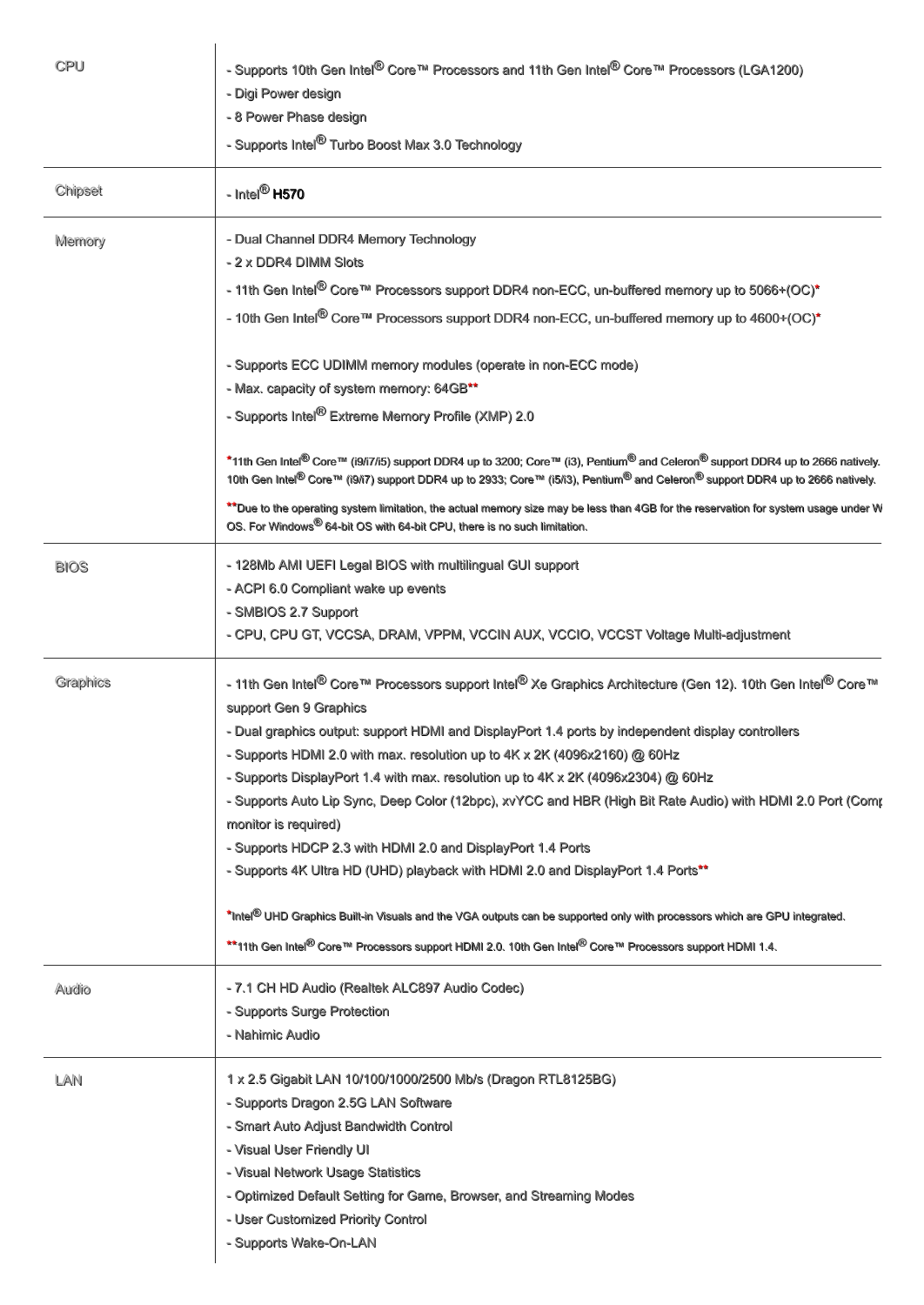| - Supports PXE 1 x Gigabit LAN 10/100/1000 Mb/s (Intel <sup>®</sup> I219V)<br>- Supports Wake-On-LAN<br>- Supports Lightning/ESD Protection<br>- Supports Energy Efficient Ethernet 802.3az<br>- Supports PXE<br>Wireless LAN<br>- Intel <sup>®</sup> 802.11ac WiFi Module<br>- Supports IEEE 802.11a/b/g/n/ac<br>- Supports Dual-Band (2.4/5 GHz)<br>- Supports high speed wireless connections up to 433Mbps<br>- Supports Bluetooth 4.2 / 3.0 + High speed class II<br>Slots<br>11th Gen Intel <sup>®</sup> Core™ Processors<br>$-1$ x PCI Express 4.0 x16 Slot*<br>10th Gen Intel <sup>®</sup> Core™ Processors<br>- 1 x PCI Express 3.0 x16 Slot*<br>- 1 x Vertical M.2 Socket (Key E) with the bundled WiFi-802.11ac PCIe WiFi module (on the rear I/O)<br>*Supports NVMe SSD as boot disks<br>-4 x SATA3 6.0 Gb/s Connectors<br>Storage<br>- 1 x Hyper M.2 Socket (M2_1), supports M Key type 2280 M.2 PCI Express module up to Gen4x4 (64 Gb/s) (So<br>works with 11th Gen Intel <sup>®</sup> Core™ processors only)*<br>- 1 x Ultra M.2 Socket (M2_2), supports M Key type 2280 M.2 SATA3 6.0 Gb/s module and M.2 PCI Express mot<br>Gen3 x4 (32 Gb/s)*<br><sup>*</sup> Supports Intel <sup>®</sup> Optane™ Technology<br>Supports NVMe SSD as boot disks<br>Supports ASRock U.2 Kit<br>- Supports RAID 0, RAID 1, RAID 5 and RAID 10 for SATA storage devices<br>RAID<br>- Supports RAID 0 and RAID 1 for M.2 NVMe storage devices*<br>*RAID function for PCIe mode SSD in M2_1 is only available with Intel® SSD installed.<br>- 1 x RGB LED Header*<br>Connector<br>- 1 x Addressable LED Header**<br>- 1 x CPU Fan Connector (4-pin)***<br>- 1 x Chassis Fan Connector (4-pin)****<br>- 1 x Chassis/Water Pump Fan Connector (4-pin) (Smart Fan Speed Control)*****<br>- 1 x 24 pin ATX Power Connector<br>- 1 x 8 pin 12V Power Connector (Hi-Density Power Connector)<br>- 1 x Front Panel Audio Connector<br>- 1 x USB 2.0 Header (Supports 2 USB 2.0 ports) (Supports ESD Protection) | - Supports Lightning/ESD Protection          |
|--------------------------------------------------------------------------------------------------------------------------------------------------------------------------------------------------------------------------------------------------------------------------------------------------------------------------------------------------------------------------------------------------------------------------------------------------------------------------------------------------------------------------------------------------------------------------------------------------------------------------------------------------------------------------------------------------------------------------------------------------------------------------------------------------------------------------------------------------------------------------------------------------------------------------------------------------------------------------------------------------------------------------------------------------------------------------------------------------------------------------------------------------------------------------------------------------------------------------------------------------------------------------------------------------------------------------------------------------------------------------------------------------------------------------------------------------------------------------------------------------------------------------------------------------------------------------------------------------------------------------------------------------------------------------------------------------------------------------------------------------------------------------------------------------------------------------------------------------------------------------------------------------------------------------------------------------------------------------------------------------------|----------------------------------------------|
|                                                                                                                                                                                                                                                                                                                                                                                                                                                                                                                                                                                                                                                                                                                                                                                                                                                                                                                                                                                                                                                                                                                                                                                                                                                                                                                                                                                                                                                                                                                                                                                                                                                                                                                                                                                                                                                                                                                                                                                                        | - Supports Energy Efficient Ethernet 802.3az |
|                                                                                                                                                                                                                                                                                                                                                                                                                                                                                                                                                                                                                                                                                                                                                                                                                                                                                                                                                                                                                                                                                                                                                                                                                                                                                                                                                                                                                                                                                                                                                                                                                                                                                                                                                                                                                                                                                                                                                                                                        |                                              |
|                                                                                                                                                                                                                                                                                                                                                                                                                                                                                                                                                                                                                                                                                                                                                                                                                                                                                                                                                                                                                                                                                                                                                                                                                                                                                                                                                                                                                                                                                                                                                                                                                                                                                                                                                                                                                                                                                                                                                                                                        |                                              |
|                                                                                                                                                                                                                                                                                                                                                                                                                                                                                                                                                                                                                                                                                                                                                                                                                                                                                                                                                                                                                                                                                                                                                                                                                                                                                                                                                                                                                                                                                                                                                                                                                                                                                                                                                                                                                                                                                                                                                                                                        |                                              |
|                                                                                                                                                                                                                                                                                                                                                                                                                                                                                                                                                                                                                                                                                                                                                                                                                                                                                                                                                                                                                                                                                                                                                                                                                                                                                                                                                                                                                                                                                                                                                                                                                                                                                                                                                                                                                                                                                                                                                                                                        |                                              |
|                                                                                                                                                                                                                                                                                                                                                                                                                                                                                                                                                                                                                                                                                                                                                                                                                                                                                                                                                                                                                                                                                                                                                                                                                                                                                                                                                                                                                                                                                                                                                                                                                                                                                                                                                                                                                                                                                                                                                                                                        |                                              |
|                                                                                                                                                                                                                                                                                                                                                                                                                                                                                                                                                                                                                                                                                                                                                                                                                                                                                                                                                                                                                                                                                                                                                                                                                                                                                                                                                                                                                                                                                                                                                                                                                                                                                                                                                                                                                                                                                                                                                                                                        |                                              |
|                                                                                                                                                                                                                                                                                                                                                                                                                                                                                                                                                                                                                                                                                                                                                                                                                                                                                                                                                                                                                                                                                                                                                                                                                                                                                                                                                                                                                                                                                                                                                                                                                                                                                                                                                                                                                                                                                                                                                                                                        |                                              |
|                                                                                                                                                                                                                                                                                                                                                                                                                                                                                                                                                                                                                                                                                                                                                                                                                                                                                                                                                                                                                                                                                                                                                                                                                                                                                                                                                                                                                                                                                                                                                                                                                                                                                                                                                                                                                                                                                                                                                                                                        |                                              |
|                                                                                                                                                                                                                                                                                                                                                                                                                                                                                                                                                                                                                                                                                                                                                                                                                                                                                                                                                                                                                                                                                                                                                                                                                                                                                                                                                                                                                                                                                                                                                                                                                                                                                                                                                                                                                                                                                                                                                                                                        |                                              |
|                                                                                                                                                                                                                                                                                                                                                                                                                                                                                                                                                                                                                                                                                                                                                                                                                                                                                                                                                                                                                                                                                                                                                                                                                                                                                                                                                                                                                                                                                                                                                                                                                                                                                                                                                                                                                                                                                                                                                                                                        |                                              |
|                                                                                                                                                                                                                                                                                                                                                                                                                                                                                                                                                                                                                                                                                                                                                                                                                                                                                                                                                                                                                                                                                                                                                                                                                                                                                                                                                                                                                                                                                                                                                                                                                                                                                                                                                                                                                                                                                                                                                                                                        |                                              |
|                                                                                                                                                                                                                                                                                                                                                                                                                                                                                                                                                                                                                                                                                                                                                                                                                                                                                                                                                                                                                                                                                                                                                                                                                                                                                                                                                                                                                                                                                                                                                                                                                                                                                                                                                                                                                                                                                                                                                                                                        |                                              |
|                                                                                                                                                                                                                                                                                                                                                                                                                                                                                                                                                                                                                                                                                                                                                                                                                                                                                                                                                                                                                                                                                                                                                                                                                                                                                                                                                                                                                                                                                                                                                                                                                                                                                                                                                                                                                                                                                                                                                                                                        |                                              |
|                                                                                                                                                                                                                                                                                                                                                                                                                                                                                                                                                                                                                                                                                                                                                                                                                                                                                                                                                                                                                                                                                                                                                                                                                                                                                                                                                                                                                                                                                                                                                                                                                                                                                                                                                                                                                                                                                                                                                                                                        |                                              |
|                                                                                                                                                                                                                                                                                                                                                                                                                                                                                                                                                                                                                                                                                                                                                                                                                                                                                                                                                                                                                                                                                                                                                                                                                                                                                                                                                                                                                                                                                                                                                                                                                                                                                                                                                                                                                                                                                                                                                                                                        |                                              |
|                                                                                                                                                                                                                                                                                                                                                                                                                                                                                                                                                                                                                                                                                                                                                                                                                                                                                                                                                                                                                                                                                                                                                                                                                                                                                                                                                                                                                                                                                                                                                                                                                                                                                                                                                                                                                                                                                                                                                                                                        |                                              |
|                                                                                                                                                                                                                                                                                                                                                                                                                                                                                                                                                                                                                                                                                                                                                                                                                                                                                                                                                                                                                                                                                                                                                                                                                                                                                                                                                                                                                                                                                                                                                                                                                                                                                                                                                                                                                                                                                                                                                                                                        |                                              |
|                                                                                                                                                                                                                                                                                                                                                                                                                                                                                                                                                                                                                                                                                                                                                                                                                                                                                                                                                                                                                                                                                                                                                                                                                                                                                                                                                                                                                                                                                                                                                                                                                                                                                                                                                                                                                                                                                                                                                                                                        |                                              |
|                                                                                                                                                                                                                                                                                                                                                                                                                                                                                                                                                                                                                                                                                                                                                                                                                                                                                                                                                                                                                                                                                                                                                                                                                                                                                                                                                                                                                                                                                                                                                                                                                                                                                                                                                                                                                                                                                                                                                                                                        |                                              |
|                                                                                                                                                                                                                                                                                                                                                                                                                                                                                                                                                                                                                                                                                                                                                                                                                                                                                                                                                                                                                                                                                                                                                                                                                                                                                                                                                                                                                                                                                                                                                                                                                                                                                                                                                                                                                                                                                                                                                                                                        |                                              |
|                                                                                                                                                                                                                                                                                                                                                                                                                                                                                                                                                                                                                                                                                                                                                                                                                                                                                                                                                                                                                                                                                                                                                                                                                                                                                                                                                                                                                                                                                                                                                                                                                                                                                                                                                                                                                                                                                                                                                                                                        |                                              |
|                                                                                                                                                                                                                                                                                                                                                                                                                                                                                                                                                                                                                                                                                                                                                                                                                                                                                                                                                                                                                                                                                                                                                                                                                                                                                                                                                                                                                                                                                                                                                                                                                                                                                                                                                                                                                                                                                                                                                                                                        |                                              |
|                                                                                                                                                                                                                                                                                                                                                                                                                                                                                                                                                                                                                                                                                                                                                                                                                                                                                                                                                                                                                                                                                                                                                                                                                                                                                                                                                                                                                                                                                                                                                                                                                                                                                                                                                                                                                                                                                                                                                                                                        |                                              |
|                                                                                                                                                                                                                                                                                                                                                                                                                                                                                                                                                                                                                                                                                                                                                                                                                                                                                                                                                                                                                                                                                                                                                                                                                                                                                                                                                                                                                                                                                                                                                                                                                                                                                                                                                                                                                                                                                                                                                                                                        |                                              |
|                                                                                                                                                                                                                                                                                                                                                                                                                                                                                                                                                                                                                                                                                                                                                                                                                                                                                                                                                                                                                                                                                                                                                                                                                                                                                                                                                                                                                                                                                                                                                                                                                                                                                                                                                                                                                                                                                                                                                                                                        |                                              |
|                                                                                                                                                                                                                                                                                                                                                                                                                                                                                                                                                                                                                                                                                                                                                                                                                                                                                                                                                                                                                                                                                                                                                                                                                                                                                                                                                                                                                                                                                                                                                                                                                                                                                                                                                                                                                                                                                                                                                                                                        |                                              |
|                                                                                                                                                                                                                                                                                                                                                                                                                                                                                                                                                                                                                                                                                                                                                                                                                                                                                                                                                                                                                                                                                                                                                                                                                                                                                                                                                                                                                                                                                                                                                                                                                                                                                                                                                                                                                                                                                                                                                                                                        |                                              |
|                                                                                                                                                                                                                                                                                                                                                                                                                                                                                                                                                                                                                                                                                                                                                                                                                                                                                                                                                                                                                                                                                                                                                                                                                                                                                                                                                                                                                                                                                                                                                                                                                                                                                                                                                                                                                                                                                                                                                                                                        |                                              |
|                                                                                                                                                                                                                                                                                                                                                                                                                                                                                                                                                                                                                                                                                                                                                                                                                                                                                                                                                                                                                                                                                                                                                                                                                                                                                                                                                                                                                                                                                                                                                                                                                                                                                                                                                                                                                                                                                                                                                                                                        |                                              |
|                                                                                                                                                                                                                                                                                                                                                                                                                                                                                                                                                                                                                                                                                                                                                                                                                                                                                                                                                                                                                                                                                                                                                                                                                                                                                                                                                                                                                                                                                                                                                                                                                                                                                                                                                                                                                                                                                                                                                                                                        |                                              |
|                                                                                                                                                                                                                                                                                                                                                                                                                                                                                                                                                                                                                                                                                                                                                                                                                                                                                                                                                                                                                                                                                                                                                                                                                                                                                                                                                                                                                                                                                                                                                                                                                                                                                                                                                                                                                                                                                                                                                                                                        |                                              |
|                                                                                                                                                                                                                                                                                                                                                                                                                                                                                                                                                                                                                                                                                                                                                                                                                                                                                                                                                                                                                                                                                                                                                                                                                                                                                                                                                                                                                                                                                                                                                                                                                                                                                                                                                                                                                                                                                                                                                                                                        |                                              |
|                                                                                                                                                                                                                                                                                                                                                                                                                                                                                                                                                                                                                                                                                                                                                                                                                                                                                                                                                                                                                                                                                                                                                                                                                                                                                                                                                                                                                                                                                                                                                                                                                                                                                                                                                                                                                                                                                                                                                                                                        |                                              |
|                                                                                                                                                                                                                                                                                                                                                                                                                                                                                                                                                                                                                                                                                                                                                                                                                                                                                                                                                                                                                                                                                                                                                                                                                                                                                                                                                                                                                                                                                                                                                                                                                                                                                                                                                                                                                                                                                                                                                                                                        |                                              |
|                                                                                                                                                                                                                                                                                                                                                                                                                                                                                                                                                                                                                                                                                                                                                                                                                                                                                                                                                                                                                                                                                                                                                                                                                                                                                                                                                                                                                                                                                                                                                                                                                                                                                                                                                                                                                                                                                                                                                                                                        |                                              |
| - 1 x USB 3.2 Gen1 Header (Supports 2 USB 3.2 Gen1 ports) (Supports ESD Protection)                                                                                                                                                                                                                                                                                                                                                                                                                                                                                                                                                                                                                                                                                                                                                                                                                                                                                                                                                                                                                                                                                                                                                                                                                                                                                                                                                                                                                                                                                                                                                                                                                                                                                                                                                                                                                                                                                                                    |                                              |
| - 1 x Front Panel Type C USB 3.2 Gen1 Header (5Gb/s) (Supports ESD Protection)                                                                                                                                                                                                                                                                                                                                                                                                                                                                                                                                                                                                                                                                                                                                                                                                                                                                                                                                                                                                                                                                                                                                                                                                                                                                                                                                                                                                                                                                                                                                                                                                                                                                                                                                                                                                                                                                                                                         |                                              |
|                                                                                                                                                                                                                                                                                                                                                                                                                                                                                                                                                                                                                                                                                                                                                                                                                                                                                                                                                                                                                                                                                                                                                                                                                                                                                                                                                                                                                                                                                                                                                                                                                                                                                                                                                                                                                                                                                                                                                                                                        |                                              |
| *Support in total up to 12V/3A, 36W LED Strip                                                                                                                                                                                                                                                                                                                                                                                                                                                                                                                                                                                                                                                                                                                                                                                                                                                                                                                                                                                                                                                                                                                                                                                                                                                                                                                                                                                                                                                                                                                                                                                                                                                                                                                                                                                                                                                                                                                                                          |                                              |
| **Support in total up to 5V/3A, 15W LED Strip                                                                                                                                                                                                                                                                                                                                                                                                                                                                                                                                                                                                                                                                                                                                                                                                                                                                                                                                                                                                                                                                                                                                                                                                                                                                                                                                                                                                                                                                                                                                                                                                                                                                                                                                                                                                                                                                                                                                                          |                                              |
| *** The CPU Fan Connector supports the CPU fan of maximum 1A (12W) fan power.                                                                                                                                                                                                                                                                                                                                                                                                                                                                                                                                                                                                                                                                                                                                                                                                                                                                                                                                                                                                                                                                                                                                                                                                                                                                                                                                                                                                                                                                                                                                                                                                                                                                                                                                                                                                                                                                                                                          |                                              |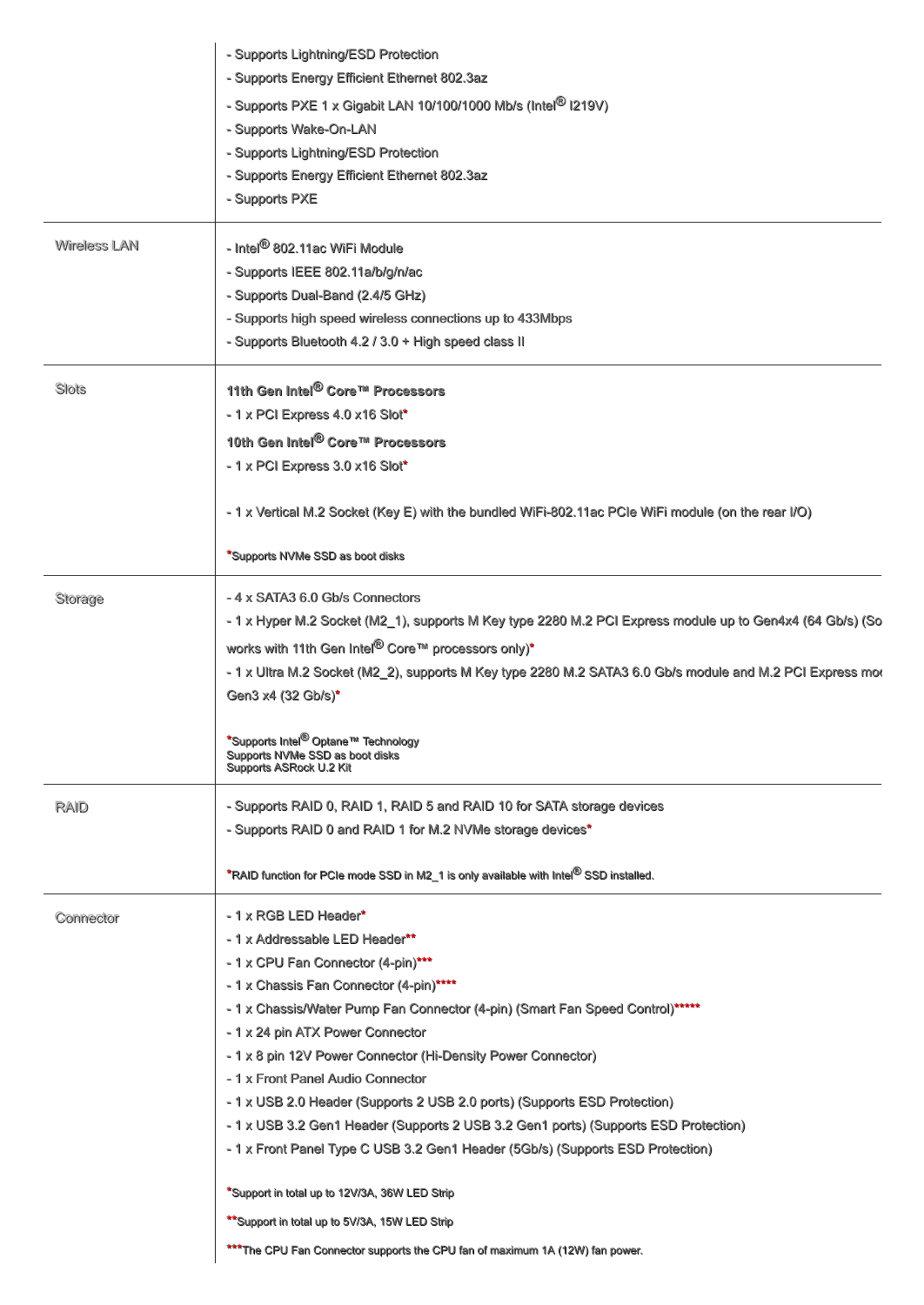|                         | **** The Chassis Fan Connector supports the chassis fan of maximum 1A (12W) fan power.                                                                                                                                                                                                                                                                                                   |
|-------------------------|------------------------------------------------------------------------------------------------------------------------------------------------------------------------------------------------------------------------------------------------------------------------------------------------------------------------------------------------------------------------------------------|
|                         | ***** The Chassis/Water Pump Fan supports the water cooler fan of maximum 2A (24W) fan power.<br>CHA_FAN1/WP can auto detect if 3-pin or 4-pin fan is in use.                                                                                                                                                                                                                            |
| Rear Panel I/O          | - 2 x Antenna Ports<br>-1 x HDMI Port<br>-1 x DisplayPort 1.4<br>- 1 x USB 3.2 Gen2x2 Type-C Port (20 Gb/s) (Supports ESD Protection)<br>- 2 x USB 3.2 Gen2 Type-A Ports (10 Gb/s) (Supports ESD Protection)<br>- 3 x USB 2.0 Port (Supports ESD Protection)<br>- 2 x RJ-45 LAN Ports with LED (ACT/LINK LED and SPEED LED)<br>- HD Audio Jacks: Line in / Front Speaker / Microphone    |
| Software and UEFI       | <b>Software</b><br>- ASRock Motherboard Utility (A-Tuning)<br>- ASRock Dragon 2.5G LAN Software<br>- ASRock Polychrome SYNC*<br><b>UEFI</b><br>- ASRock EZ Mode<br>- ASRock Full HD UEFI<br>- ASRock My Favorites in UEFI<br>- ASRock Instant Flash<br>- ASRock Internet Flash<br>- ASRock Easy RAID Installer<br>*These utilities can be downloaded from ASRock Live Update & APP Shop. |
| Support CD              | - Drivers, Utilities, AntiVirus Software (Trial Version), Google Chrome Browser and Toolbar                                                                                                                                                                                                                                                                                              |
| Accessories             | - Quick Installation Guide, Support CD, I/O Shield<br>- 2 x SATA Data Cables<br>- 2 x ASRock WiFi 2.4/5 GHz Antennas<br>- 2 x Screws for M.2 Sockets                                                                                                                                                                                                                                     |
| <b>Hardware Monitor</b> | - Fan Tachometer: CPU, Chassis, Chassis/Water Pump Fans<br>- Quiet Fan (Auto adjust chassis fan speed by CPU temperature): CPU, Chassis, Chassis/Water Pump Fans<br>- Fan Multi-Speed Control: CPU, Chassis, Chassis/Water Pump Fans<br>- Voltage monitoring: +12V, +5V, +3.3V, CPU Vcore                                                                                                |
| Form Factor             | - Mini-ITX Form Factor: 6.7-in x 6.7-in, 17.0 cm x 17.0 cm<br>- 8 Layer PCB                                                                                                                                                                                                                                                                                                              |
| OS.                     | - Microsoft <sup>®</sup> Windows <sup>®</sup> 10 64-bit                                                                                                                                                                                                                                                                                                                                  |
| Certifications          | - FCC, CE<br>- ErP/EuP ready (ErP/EuP ready power supply is required)                                                                                                                                                                                                                                                                                                                    |